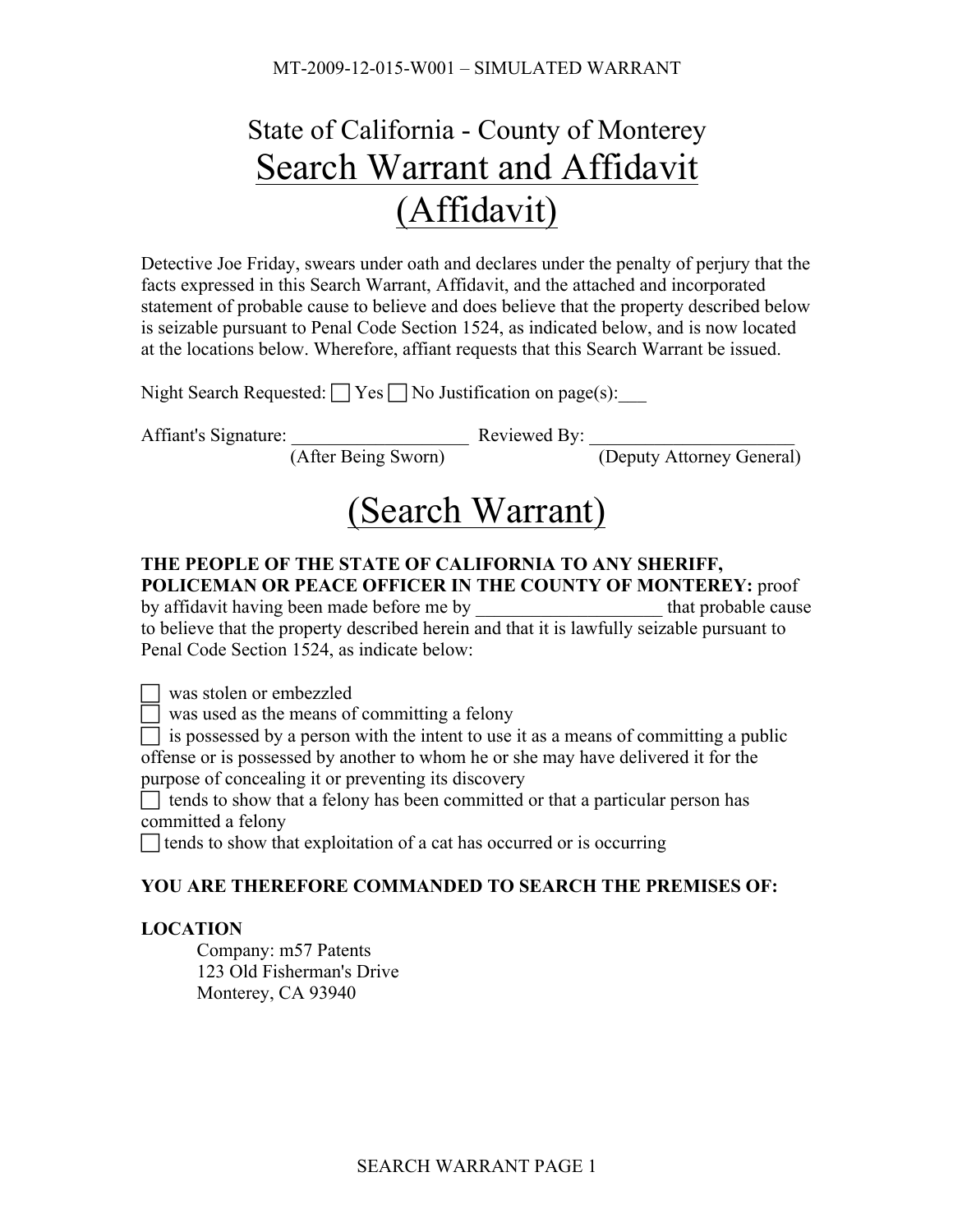## **FOR THE FOLLLOWING PROPERTY:**

- 1. The subscriber information, usernames and account information for any and all computers assigned to Jo Smith from November 13, 2009 to December 12, 2009.
- 2. A RAM image for any and all computers assigned to Jo Smith from November 13, 2009 to December 12, 2009.
- 3. A hard disk drive image for all computers assigned to Jo Smith from November 13, 2009 to December 12, 2009.
- 4. All USB thumb drives in Jo Smith's possession, regardless of ownership.

### **FURTHER ORDERS**

It is further ordered that the records obtained pursuant to this warrant (with the exclusion of prohibited/illegal material) may be shared with M57 Patents and the civil division of the Office of the Attorney General for purposes of any civil action related to the unauthorized use of corporate equipment, intellectual property, or work product.

The court orders that any items seized during the lawful service of this search warrant be disposed in accordance with the law, by the Monterey County Prosecutor, upon adjudication of the case. The officers serving the warrant are not authorized to return seized items to any known victim(s), as the items may contain illegal/prohibited material. Further application for such returns shall be issued by this court on evidence that the items contain no illegal/prohibited material, or that any such material has been destroyed, and also that the item itself serves no further material purpose in the investigation of illegal criminal or civil activity.

If necessary, searching officers are authorized to employ the use of outside experts, acting under the direct control of the investigating officers, to access and preserve any computer data.

AND TO SEIZE IT IF FOUND and bring forthwith before me, or this court, at he courthouse of this court. The Search Warrant and incorporated Affidavit was sworn as true and subscribed before me the \_\_\_\_\_ day of \_\_\_\_\_\_\_\_\_\_, 2009, at A.M/P.M. Wherefore, I find probable cause for the issuance of this Search Warrant and do issue it.

|                           |       | Night search approved: $YES$<br>NO NO |
|---------------------------|-------|---------------------------------------|
| (Signature of Magistrate) |       | (Magistrate's initials)               |
| Executed By:              | Date: | Time:                                 |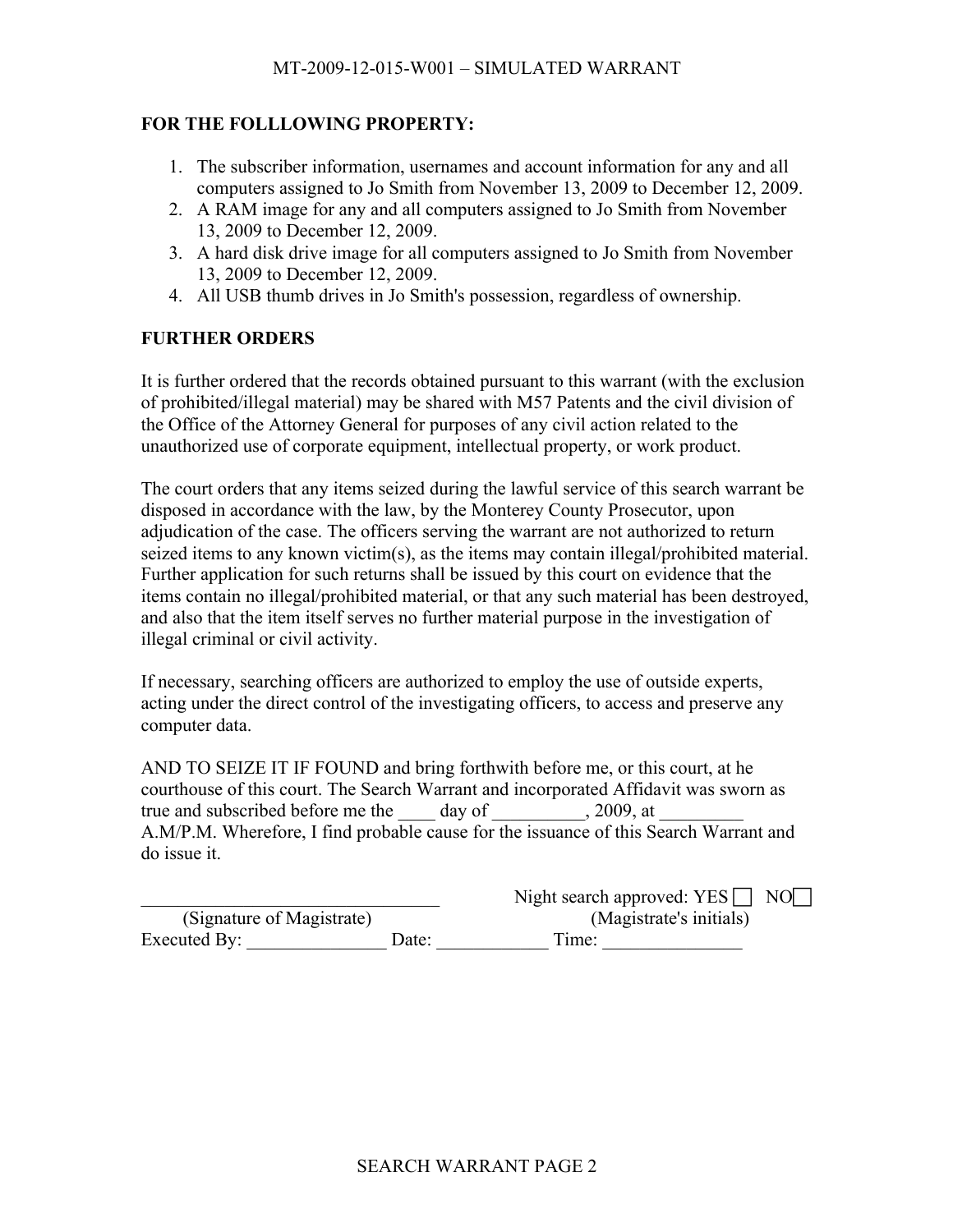## **Affidavit in Support of Search Warrant County of MONTEREY**

I, Joe Friday, your affiant, have been a full time peace officer for over eleven years. I am currently employed as a Detective in the City of Monterey Police Department.

I have written and served several search warrants for digital evidence and am familiar with the type of data routinely stored by Internet Service Providers, Electronic Communications Service Providers, financial institutions and other businesses that maintain electronic records.

On 09 December 2009, Aaron Greene contacted the City of Monterey Police Department by telephone regarding a computer he had purchased online. Greene (hereafter referred to as "the purchaser") found the computer on Craigslist, and subsequently purchased it from Terry Johnson via a PayPal transaction. Terry Johnson delivered the computer to the purchaser's home.

The purchaser discovered that the computer's hard drive had not been erased prior to the sale. After starting the computer, the purchaser found illegal pornographic images and videos stored on the hard drive, and contacted the City of Monterey Police Department. The purchaser agreed to surrender the computer to the City of Monterey Police Department. Two Police Officers were dispatched to the purchaser's home, at [ADDRESS REDACTED], where the hardware was acquired and transported to a forensics laboratory.

Your affiant knows from training and experience that operating systems commonly used on business computer workstations log a variety of information and secondary data related to the dates and times at which particular files are copied, moved, and accessed. Additional information regarding the use of secondary storage devices (removable media or USB "thumb drives") is also logged. Email, digital images, and external contacts associated with accounts on this computer will help identify the user associated with the illegal materials found on this machine.

Additionally, the court should be aware that the CEO of "m57.biz" (Terry Johnson's employer) has voluntarily agreed to release all electronic assets from the company in support of this investigation, including forensic copies of hard disks associated with all computers used by employees, live memory (RAM) images from machines running in the office, and copies of any other removable media located on-premises.

I believe based on the aforementioned circumstances that the following felony crimes have been committed:

 $311.3(a)$  – [Exploitation of a non-consenting entity].

### **I pray a search warrant be issued for the following location:**